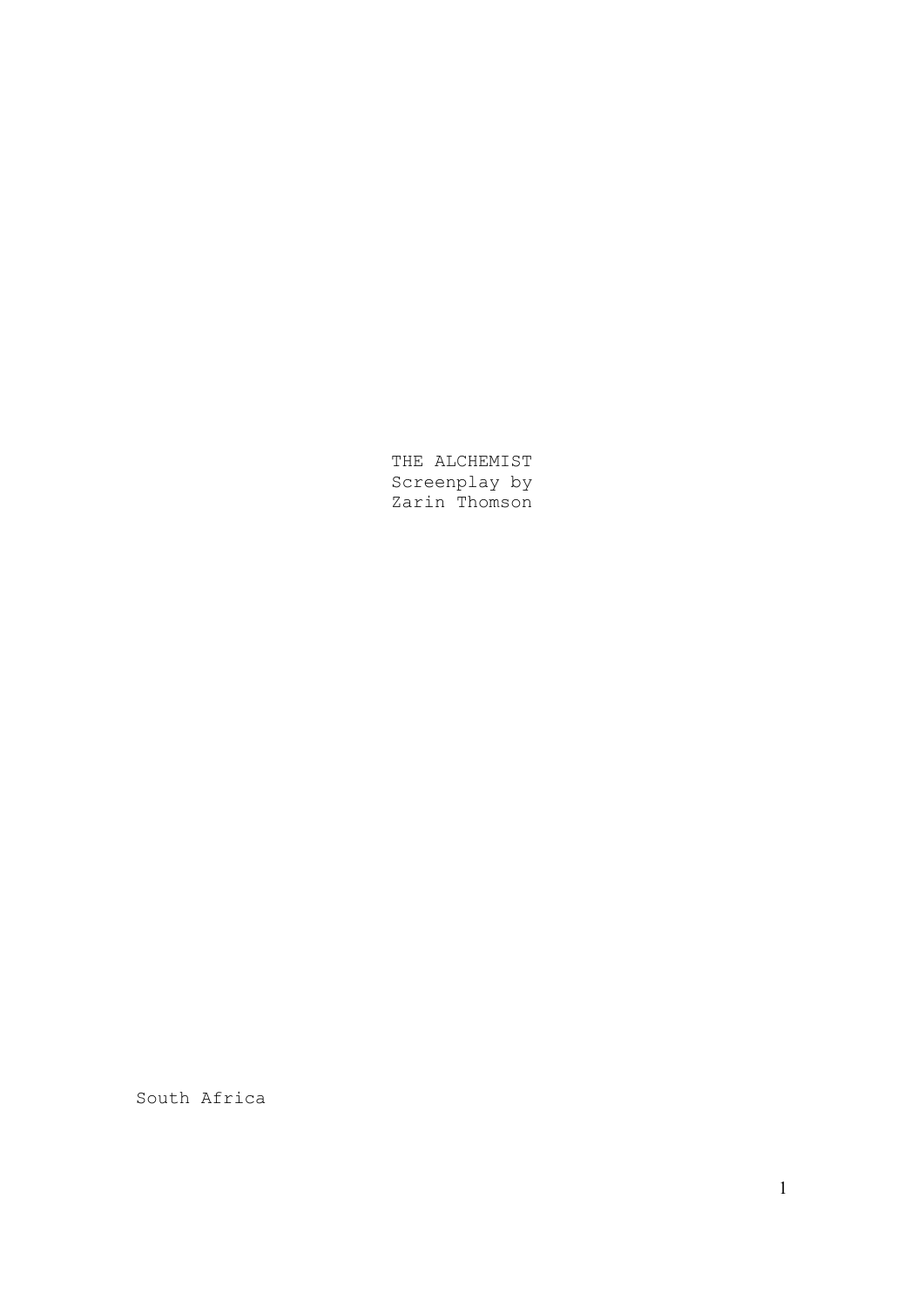FADE IN:

TITLE

Spain – a few years ago

EXT. DAY – ABANDENED CHURCH

Dusk is falling as a boy SANTIAGO herds his sheep into the church. The roof is fallen in and an enormous sycamore tree has grown where the sacristy once stood. Santiago lays some planks across the gate. He sweeps the floor with his jacket and lays down using a book as a pillow. He closes his eyes.

### DREAMING

A girl with black hair plays with Santiago's sheep. She walks up to him and takes his hands. They disappear and reappear at the pyramids in Egypt.

### GIRL

If you come here, you will find a hidden treasure.

Santiago wakes up and it is still dark. He looks at the stars through the half destroyed roof. He stands up, taking his crook and starts waking up his sheep that are still sleeping.

#### SANTIAGO

(muttering to himself) They are so used to me that they know my schedule – or perhaps it is me who has become used to them.

He prods those sheep that are sleeping one by one until they are awake.

### FLASHBACK

MONTAGE

He walks into a village… buys the book he has been using as a pillow… goes to a general merchants shop… walks in…

INT. DAY – MERCHANTS STORE